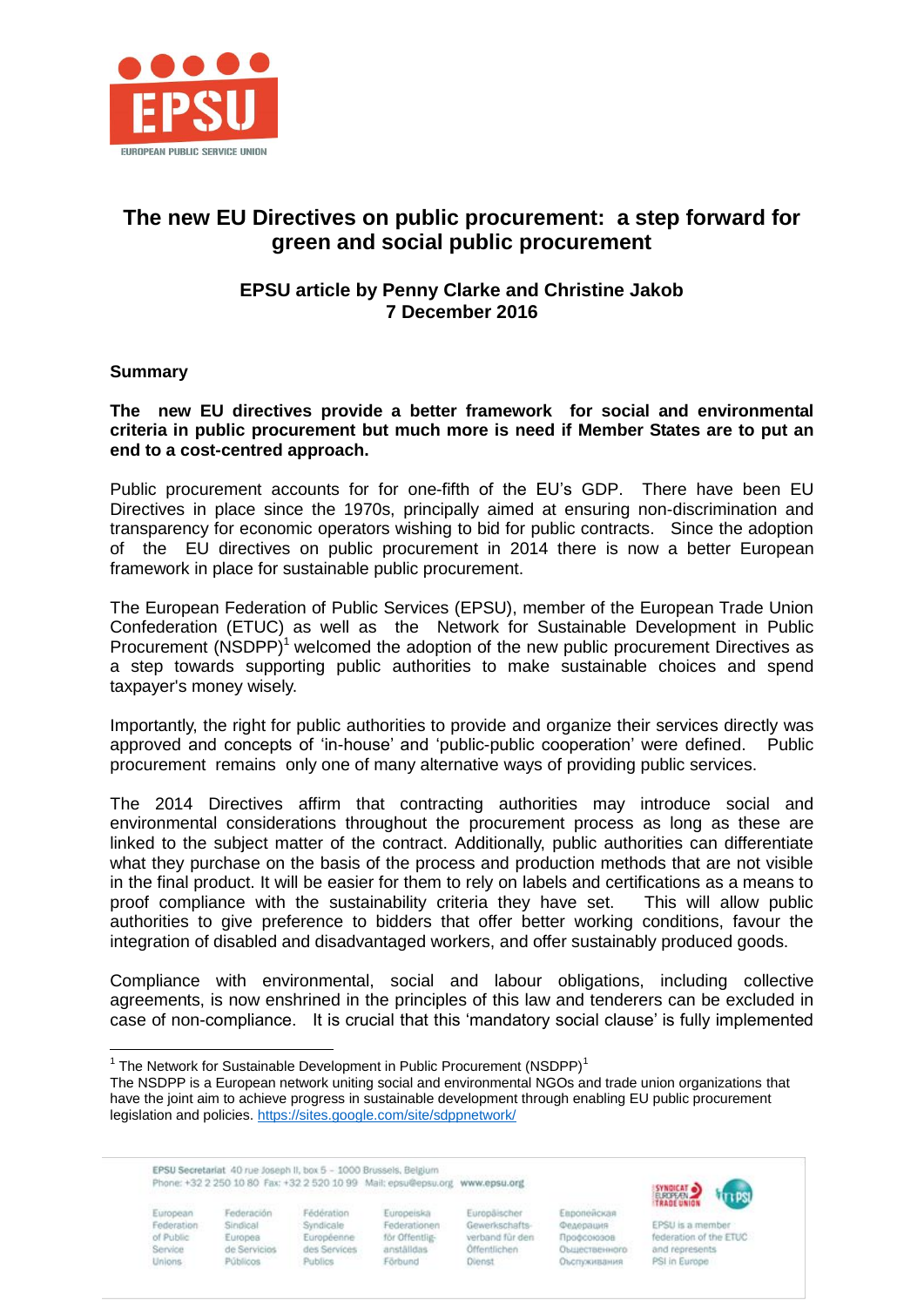and adhered to, including throughout the supply-chain. The new law makes it easier to identify subcontractors along the supply chain - although it will be up to Members States to establish their joint liability.

We regret however that the European Parliament and Council did not agree to include a reference to ILO Convention 94 in the Directives in spite of substantial cross-party support for this.

The absence of a reference to ILO Convention 94 means that the application of collective agreements and other social clauses such as 'living wages' to posted workers remain contested. In 2015 a further ruling from the CJEU is expected (Oberlandesgericht Koblenz (Germany) — RegioPost GmbH & Co. KG v Stadt Landau<sup>2</sup>) to clarify further the Rueffert judgment regarding pay clauses in public contracts. The European Trade Union Confederation and others have raised concerns about this case and argue that the new Directives open the way for a more positive and constructive ruling from the Courts.

In implementing the new rules, Members States should improve some of the elements left to their discretion in the new text. For instance, they can prohibit or restrict the "use of price only" criterion, and leave contracting authorities the choice between either assessing other aspects in addition to cost effectiveness, or base their purchasing decisions solely on that criterion. Regrettably, the final text of the Directive still allows the purchase of the cheapest option - despite objections from many groups - subsequently adding confusion to the criteria for assessing tenders. Although life-cycle costing provisions have been improved, social externalities' are still difficult to include in the life-cycle calculation.

Some new elements will need careful monitoring. For example Member States will have option to reserve contracts for health and social services to social enterprises, but the definition of 'social enterprise' is ambiguous and potentially open to abuse.

Having a clearer legal framework for social procurement is a first step but positive measures to support its application are necessary. The European institutions need to take a coherent approach to sustainability in public procurement and to develop a "buy socially responsible and sustainable" strategy with targets and a monitoring and evaluation programme. Furthermore, austerity policies and cuts in public spending need to be reversed if Europe is to tap the benefits that long-term investment in public services and infrastructure can bring.

EPSU will work with national members to ensure the best possible implementation of the social and environmental provisions in the Directives and together with the Network for Sustainable Development in Public Procurement (NSDPP) and others encourage public authorities to think, act, and buy 'sustainable.'

### **1) The context- benchmarking the delivery of public services against better working conditions**

EPSU's starting point for our engagement with public procurement is our demand that the EU should shift towards more sustainable development and to realize a 'social market economy', including quality public services, in line with the Lisbon Treaty.<sup>3</sup> Integrating

 $\overline{a}$  $^2$  Case C-

<sup>15/14)</sup> [http://curia.europa.eu/juris/document/document.jsf?text=&docid=153061&pageIndex=0&doclang=EN&mo](http://my.epsu.org/sites/all/modules/civicrm/extern/url.php?u=34704&qid=1111508) <u>de=req&dir=&occ=first&part=1&cid=42342</u>. For information on pay clauses see <u>http://www.epsu.org/a/9152</u>.<br><sup>3</sup> The Lisbon Treaty, stipulates that the EU should be 'based on a highly competitive Social Market Economy' (A

<sup>3.3).</sup> By adopting this treaty, the EU has demonstrated its programmatic commitment to the Social Market economy as its 'desirable European social model'. The Treaty also contains the 'integration principle (Article 11) and the Protocol of Services of General Interest (SGI) that calls for "*a high level of quality, safety and affordability, equal treatment and the promotion of universal access and of user rights in public services."*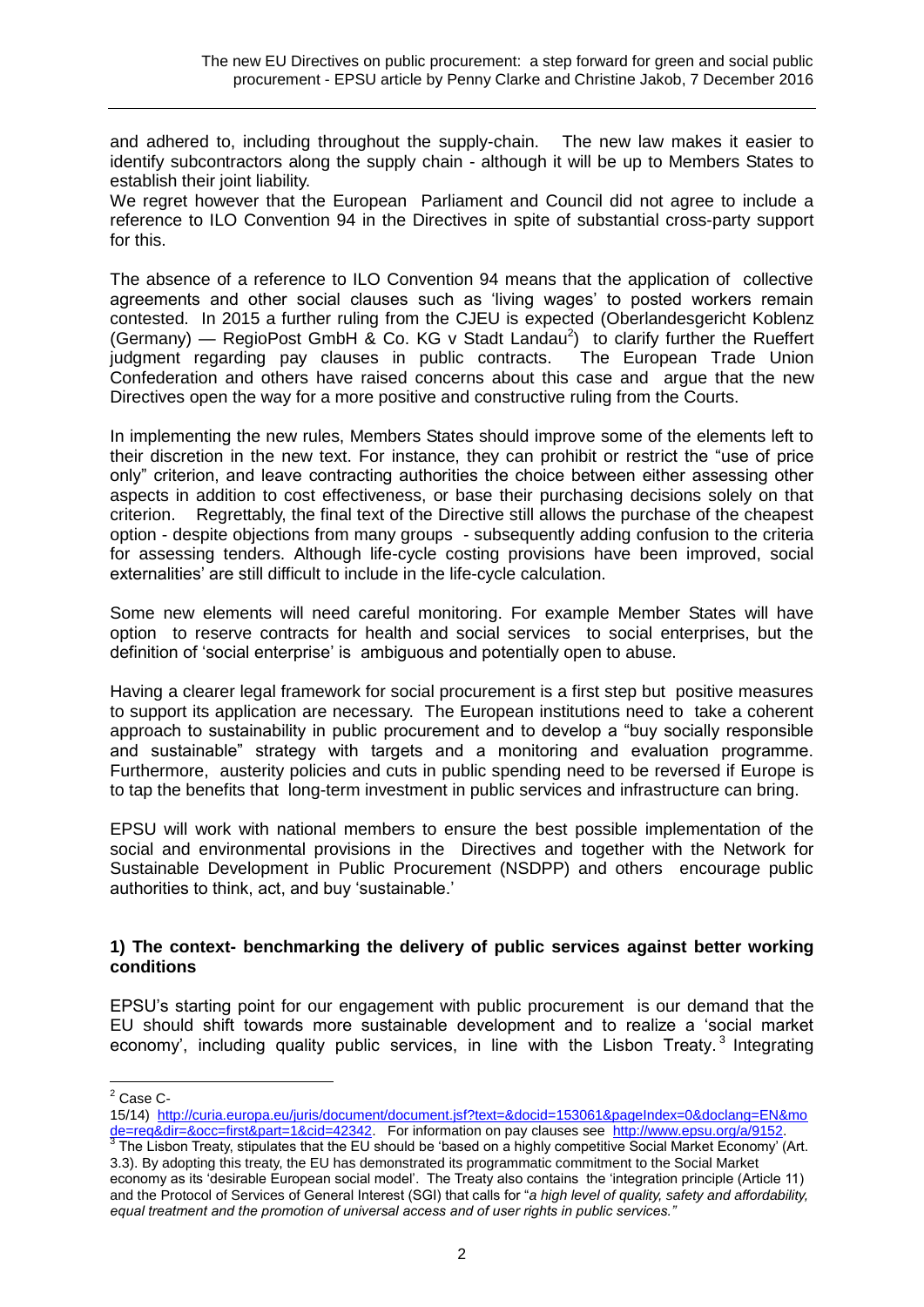sustainability as 'strategic objective' into public procurement rules – and bringing procurement into line with the Lisbon Treaty – is part of doing this. A strong regulatory framework, an efficient public sector, and high quality public services are part of the solution to the economic crisis as well as the long-term development of our societies. The Internal Market should contribute to this – as said by the previous Commissioner Michel Barnier in the European Parliament hearings before his appointment, "*I will work to put the internal market at the service of human progress, fight social dumping and protect services of general interest.*" 4

In EPSU's response to the EC Communication on the Single Market Act COM (2010) 608 $5$  it was argued that Europe – and the EU 2020 strategy*- "should acknowledge the role the public sector and public services play in building sustainable growth and a fair inclusive*  society.<sup>"6</sup> Part of this role includes good governance and indeed the right to good administration is part of the Charter of Fundamental Rights.

Not everything in life can – or should - be bought. Public authorities need to assess why, as much as how, they want to use public procurement to provide public services. There are sound economic, political and social reasons for public authorities – often local authorities to provide public services directly to the citizens that elect them, or to provide them in other ways than through public procurement. The 'in-house' provision of public services in particular - including public-public cooperation - remains a legitimate, sustainable and transparent way of providing public services. Indeed we see many municipalities bringing previously outsourced services back under their control,<sup>7</sup> not least because of negative experiences of liberalisation.<sup>8</sup>

EPSU has always argued that the EU should make more and better use of the Charter of Fundamental Rights and the provisions on public services that are now firmly enshrined in the Treaty, in particular including the Protocol 26 on services of general interest to 'benchmark' how public services are provided. Assessments are also needed for service concessions and public-private partnerships (PPPs). $9$  State Aid rules should not promote public procurement as an 'easier' way of complying with EU competition rules and avoiding challenges of 'over-compensation.' Cooperation between public authorities and non-profit providers of public services can be a much better option than public procurement procedures that run counter to the long-term relationships that are so important for quality and sustainability.

However, when public procurement is used it should always ensure good pay and working conditions and aim to provide for 'best value' in the broad sense of the term. In this sense, public procurement can be a lever to promote good employment, skills and social inclusion – influencing the market in a positive direction. Whether public procurement achieves these goals can only be assessed by evaluating the real outcomes of public procurement, not just the procedural costs of awarding a contract.

# **2) The 2004 public procurement Directives – a lost opportunity for social criteria**

 4 [http://www.europarl.europa.eu/news/expert/infopress\\_page/008-67167-012-01-03-901-20100112IPR67166-12-](http://www.europarl.europa.eu/news/expert/infopress_page/008-67167-012-01-03-901-20100112IPR67166-12-01-2010-2010-false/default_en.htm) [01-2010-2010-false/default\\_en.htm](http://www.europarl.europa.eu/news/expert/infopress_page/008-67167-012-01-03-901-20100112IPR67166-12-01-2010-2010-false/default_en.htm)<br>5 http://ee.europe.ou/internal\_marks

[http://ec.europa.eu/internal\\_market/smact/consultations/2011/debate/index\\_en.htm](http://ec.europa.eu/internal_market/smact/consultations/2011/debate/index_en.htm)

<sup>6</sup> Citation from the ETUC Resolution on public services, June 2010 [http://www.epsu.org/a/6598.](http://www.epsu.org/a/6598)

<sup>&</sup>lt;sup>7</sup> See EPSU remunicipalisation report <http://www.epsu.org/a/8688>

 $8$  The EC did carry out partial evaluations of the performance of network industries, see for EPSU contributions [http://www.epsu.org/r/232,](http://www.epsu.org/r/232) but it stopped several years ago.<br><sup>9</sup> Fer suidance of the failure of PPPs ago http://www.epsu.or

For evidence of the failure of PPPs see<http://www.epsu.org/r/237>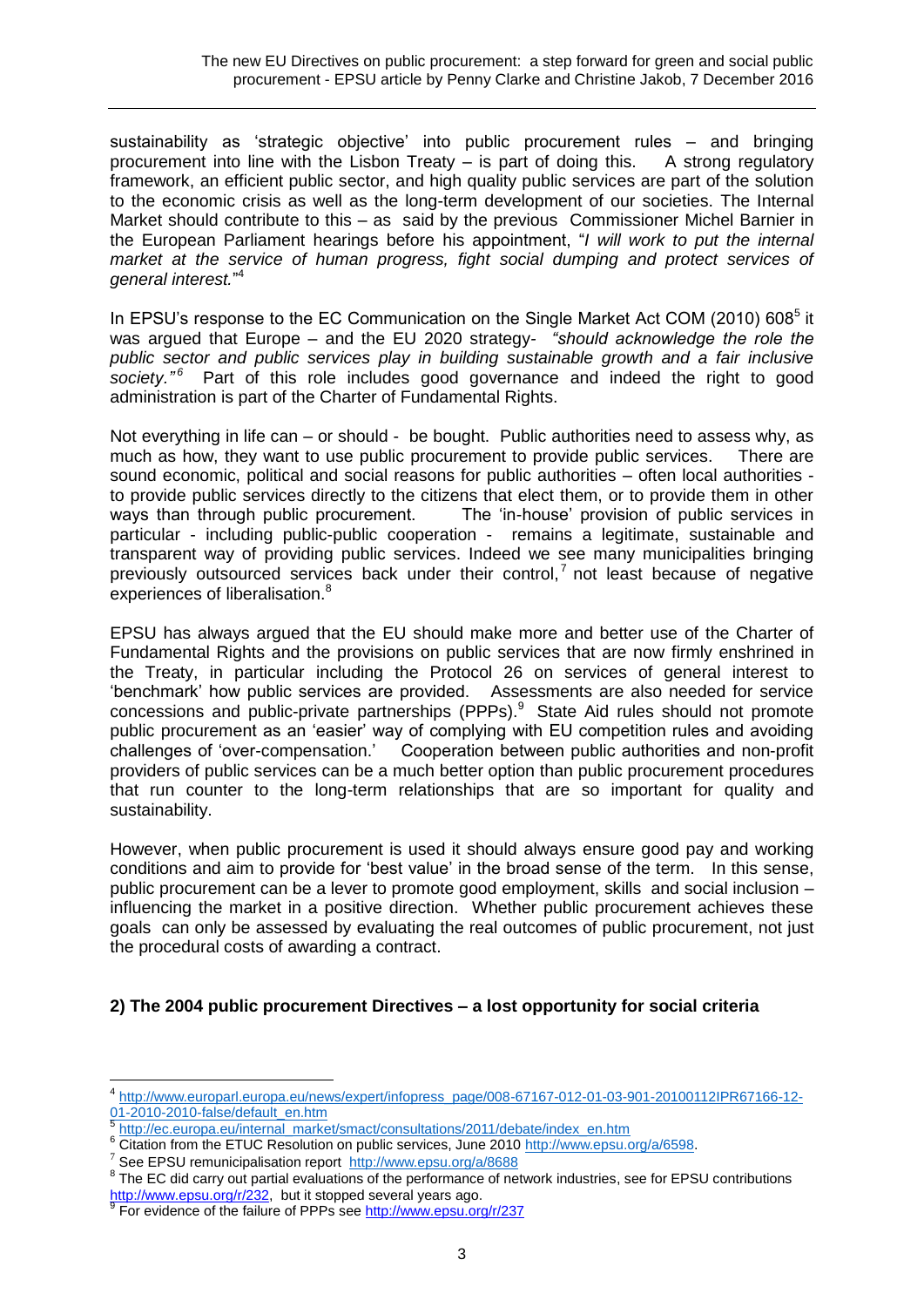It is worth recalling that during the adoption of the previous 2004 Directives, social and environmental aspects were hotly debated. The end result however was unsatisfactory, especially for social procurement. Too much of the wording relating to encouraging and clarifying the scope to use social considerations was confined to the recitals of the Directives and as a result was not reflected in European regulations. The lack of clear wording in the articles themselves gave rise to uncertainty and a 'fearful' approach towards integrating social criteria, including related to employment conditions.

The disappointing outcome was in spite of clear positions from trade unions and civil society,<sup>10</sup> and also from the European Parliament. The European Parliament resolution from Tappin, 1998 point 12 of points out: "*Notes the Commission's intention to interpret the basic principles for the consideration of social aspects in public procurement contracts in an interpretative communication; nevertheless calls urgently for binding legislation at European level to ensure compliance with social legislation by all suppliers, including subcontractors, in the context of procurement procedures in order to prevent unhealthy competition with regard to the price of labour or other terms and conditions of employment; calls on the Commission, in future directives on public procurement, also to include provisions permitting social clauses to be included in contracts, in order to enable purchasers to develop positive action in employment and to promote social objectives."* 

Following the adoption in 2004, EPSU and a coalition of groups tried to make the most of text. The coalition produced in 2005 a guide called "*Making the most of public money: a practical guide to implementing and contracting under the revised (2004) EU public procurement directives"*<sup>11</sup> to support members.

The EC also produced in 2004 it first 'Buying Green' guide<sup>12</sup> but it was not until six years later that the EC published a Guide on Socially Responsible Public Procurement (SRPP) thanks to the pressures from the trade union movement. Social procurement remained contested ground: The EC chose not to publish the 40 contributions from stakeholders and 13 from governments that it received in response to a consultation it organised on the draft SRPP Guide, only indicating that they represented a wide range of opinions that needed to be taken into account.<sup>13</sup> The final result, published in December 2010 left more questions open than it resolved and the opening example used in the Guide is telling. If a public authority wants to build a school and ensure that the construction workers have good working conditions this cannot be done 'upfront'. It is nonsense – and the antithesis of simplification - to forbid public contractors from expressing their objectives clearly. So the European Commission chose not to clarify how criteria relating to all three pillars of sustainability – social, environmental, and economic – can be integrated into public procurement policies, in accordance with the Lisbon Treaty and the Integration Principle established by Article 9 TFEU.Article 9 TFEU).

The EC put forward a restrictive interpretation on what is allowed limiting social considerations to "contract performance" issues, without the possibility for contracting authorities to use the social considerations into technical specifications or to distinguish between offers at the moment that contracts are awarded. The issue of cost was used as an argument against considering a variety of social and ethical approaches to procurement which the Guide was supposed to be promoting. There was little attempt to argue that higher cost can arise when social and environmental considerations are not taken into account, even if this cost may appear harder to quantify, at least at the time when the contract is awarded. Neither effort was made to evaluate the entry costs into public procurement.

<sup>&</sup>lt;sup>10</sup> See for example Spring Alliance Manifesto see [http://www.springalliance.eu/images/sa\\_manen.pdf](http://www.springalliance.eu/images/sa_manen.pdf)

<sup>11</sup> Se[e http://www.epsu.org/a/744](http://www.epsu.org/a/744)

<sup>12</sup> http://ec.europa.eu/environment/gpp/pdf/buying\_green\_handbook\_en.pdf

<sup>&</sup>lt;sup>13</sup> Reported during a meeting organised by EPSU and CEMR in the framework of the EU social dialogue committee for local and regional government. See PR from the meeting <http://www.epsu.org/a/5848>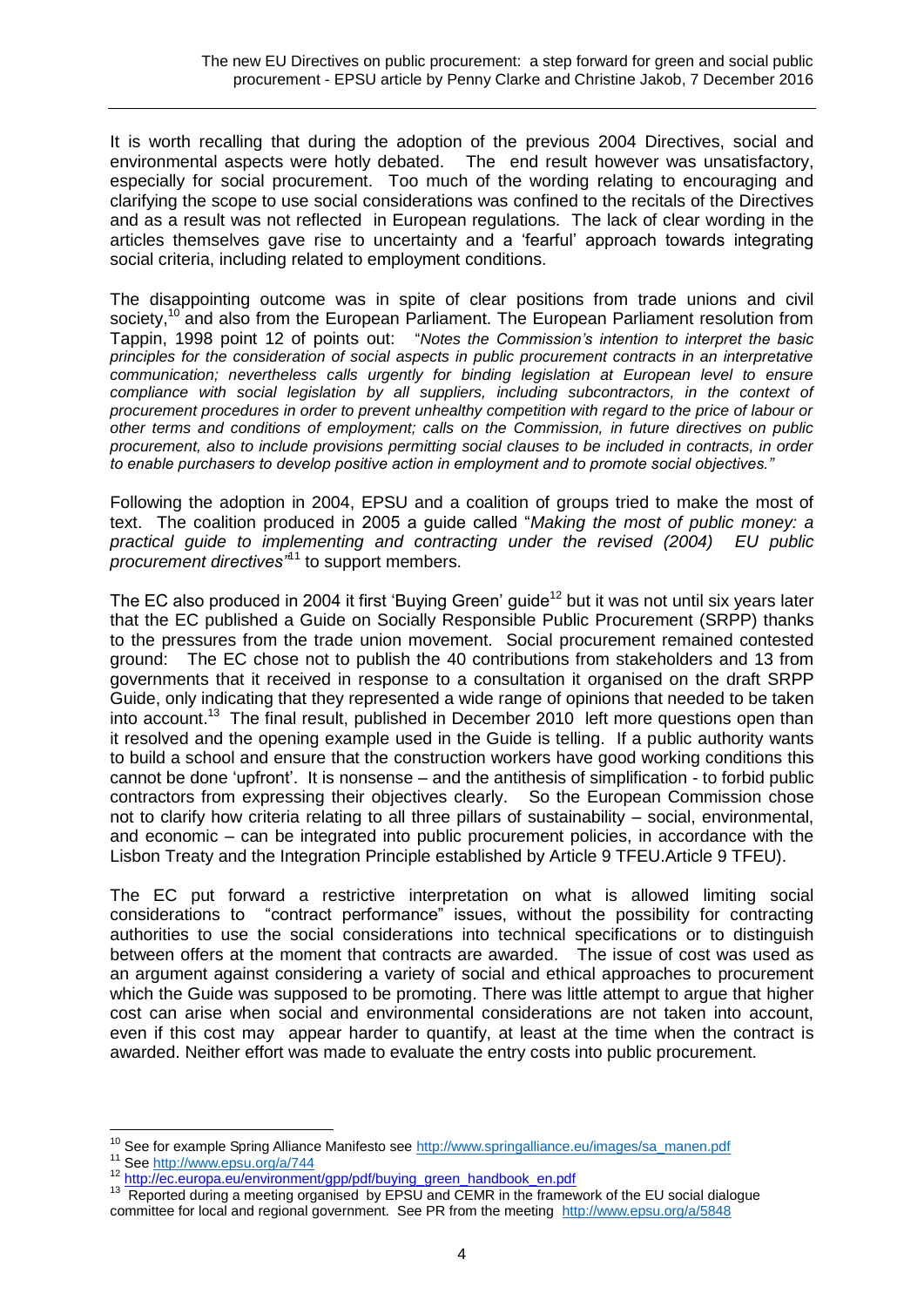Nonetheless, during this period the EU social partners in the textiles, cleaning, catering and private security industry produced guides to encourage social procurement in their sectors. National social partners developed monitoring tools - for example the Italian social partners in contract catering regularly documented the number and volume of contracts and whether these were awarded to economically most advantageous offer or to lowest price<sup>14</sup>. Social partners in local and regional government also addressed social considerations in procurement and in 2010 by adopting a joint statement on the SRPP Guide<sup>15</sup>. . Other networks were also active, Eurocities and ICLEI for example, but progress was limited and there was also uncertainty about sharing good practices should they be challenged. The EU also indicated support for certain issues, for example including equal pay in public contracts<sup>16</sup> although this did not seem to make any difference on the ground. However, underneath the legal discussions, support for sustainable public procurement remained strong, as indicated in a Eurobarometer survey in 2010.<sup>17</sup>

### **3) EPSU and NSDPP contribution to the evaluation of the 2004 public procurement Directives**

When the EC launched in 2010 an evaluation of the 2004 public procurement Directives, this provided an opportunity to 'revisit' the discussions on social procurement. In its paper of 26.05.2010 the EC stated that*: "the evaluation will provide an opportunity to take stock of whether the EU Procurement legislation has realised its objectives, whether those objectives remain relevant in a changing context, and the balance between the costs and benefits of the current regulatory framework."* In particular, the EC outlined two justifications as to why the evaluation was launched:

- to identify scope for greater cost-effectiveness(…)allowing the delivery of public services at lowest cost and
- to enhance the impact of public procurement for the support of other policy objectives and whether the current rules can be improved to support other policies.

EPSU welcomed the recognition in the second point of the role of EU public procurement policy and legislation in delivering key wider policy objectives but noted the conflict between these two considerations: the drive for lowest cost combined with insufficient solid scope and encouragement to consider other policy objectives, particularly social, decent work and employment objectives, means that low cost too often triumphs in the award of public contracts over important policy objectives aimed at improving social outcomes. The Monti report on the future of the Internal Market<sup>18</sup> acknowledged that there is room for greater use of public procurement as tool to achieve the policy objectives we have mentioned above, but chose to focus on energy and climate change more specifically.

EPSU and the NSDPP network contributed to the EC evaluation<sup>19</sup>, stressing the many benefits of using public procurement to support the transition to sustainable development. We argued that the 'lowest price' option should be removed in principle in order to encourage public authorities to think, act, and buy 'sustainable' goods and services. Quality of work, fair trade, environmental protection are not the enemy of the Single Market. Giving

<sup>&</sup>lt;sup>14</sup> Se[e http://www.ebnt.it/gestione\\_osservatorio/OSSERVATORIOlist\\_sc.asp?cartkey=8](http://www.ebnt.it/gestione_osservatorio/OSSERVATORIOlist_sc.asp?cartkey=8)

[http://www.ebnt.it/gestione\\_osservatorio/Documenti/8\\_2009\\_4\\_17\\_f\)Ebnt%20I%20trimestre%202009.xls](http://www.ebnt.it/gestione_osservatorio/Documenti/8_2009_4_17_f)Ebnt%20I%20trimestre%202009.xls) <sup>15</sup> EPSU/CEMR statement [http://www.epsu.org/IMG/pdf/SRPP\\_Joint\\_Statement\\_Final\\_Annex.pdf](http://www.epsu.org/IMG/pdf/SRPP_Joint_Statement_Final_Annex.pdf)

<sup>&</sup>lt;sup>16</sup> See page 12 of Council resolution on salary inequalities

<http://register.consilium.europa.eu/pdf/en/10/st16/st16881.en10.pdf>

<sup>17</sup> A recent (9 November 2010) Eurobarometer "International Trade" report shows that "*Almost 40% [of EU citizens] are willing to pay more for products if they were produced under certain social and environmental standards or to support a developing country*" (page 35). Report available under: [http://ec.europa.eu/trade/trade-growth-and](http://ec.europa.eu/trade/trade-growth-and-jobs/public-opinion)[jobs/public-opinion](http://ec.europa.eu/trade/trade-growth-and-jobs/public-opinion)

http://ec.europa.eu/commission\_2010-2014/president/news/press-releases/pdf/20100510\_1\_en.pdf

<sup>19</sup> see<http://www.epsu.org/a/7046>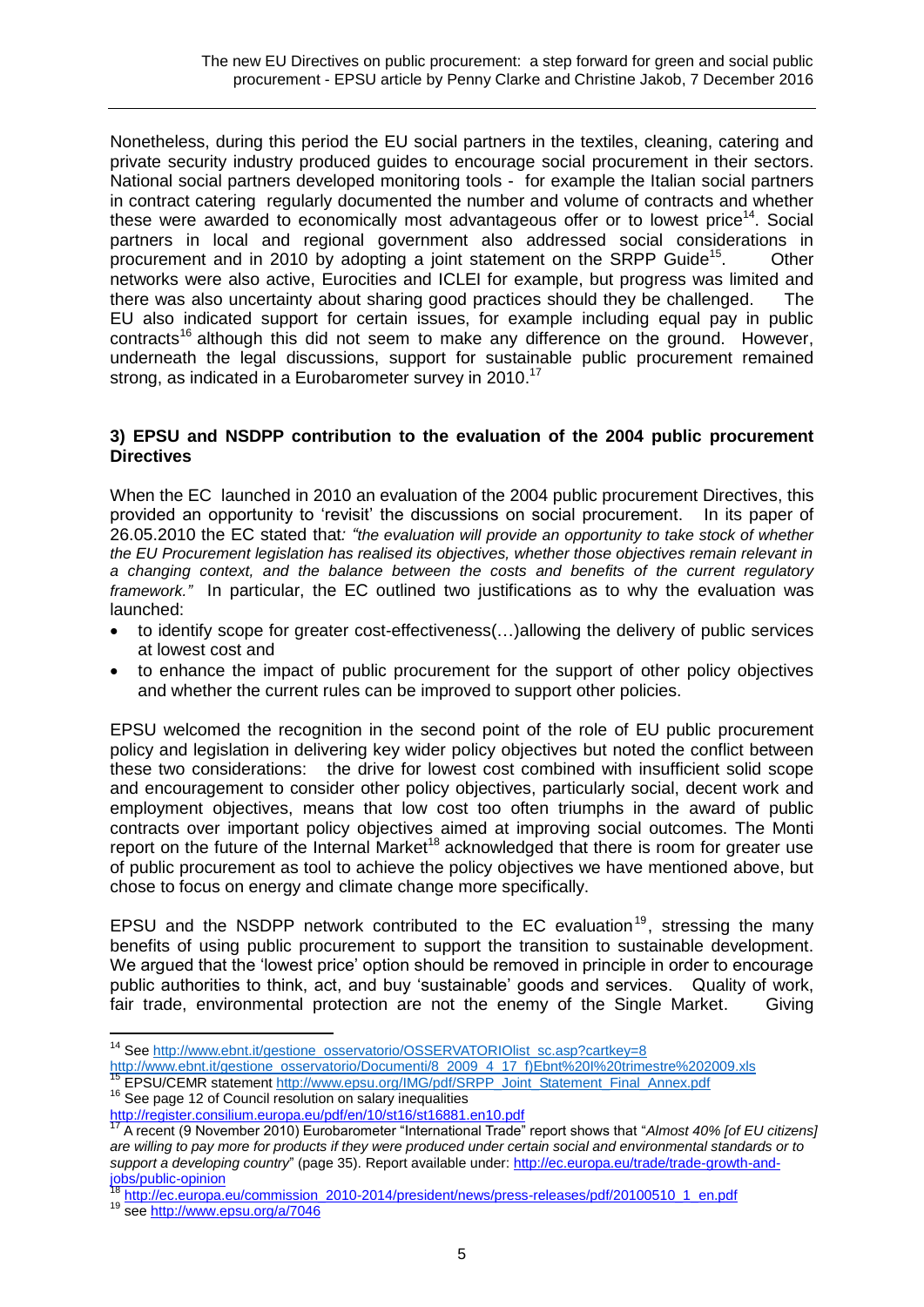incentives to companies – both large and small- to respect workers' rights, labour standards and collective agreements, to provide training for employees and to promote equality of opportunities makes sense, also for companies.

We urged the EC to make a thorough assessment of how far procurement legislation and policy has contributed to achieving the wider goals of the EU, including greater emphasis on areas such as decent work, equal pay, gender equality, sustainable development, fair trade, social cohesion, social dialogue and promoting collective agreements, environmental and climate protection, supporting international development, and considering supply chain liability as well as promoting transparency. We believed that it has under-achieved in all of these areas, and this situation needed to be remedied. We argued that the evaluation process should focus on what needs to be done to make public procurement a more effective tool in contributing to these objectives in the future.

The EC still gave the impression that including 'non-economic' – and especially social considerations in public procurement increased complexity without bringing clear addedvalue, not least as monitoring of outcomes is weak<sup>20</sup>. We found this unfair and misleading. Unfair, because the EC report did not also say that this is largely due to the ambiguities in the Directives and lack of positive measures in the last years to support public authorities develop sustainable development (more so in social rather than green procurement); and misleading, because there was very little  $-$  if anything  $-$  in the evaluation report on the broader costs and benefits of public procurement in general.

The EC seemed to consider that public procurement is perfect in terms of outcomes – except when it includes sustainability criteria. The EC PR accompanying the evaluation report proclaimed "*EU public procurement framework has saved around 20 billions euros"*  even though no analysis was made of the social and environmental impacts of this costsaving (for example 'lost' wages due to social dumping). Indeed, even from an economic perspective, the 20 billions is an incomplete estimate because it includes only the costs up to the award of contracts – not the 'post' contract costs; e.g. costs that occur when contracts have to be modified/terminated. The EC said that it has only limited information on the number of contracts that have to be modified. From our own experience however we have good proof of public procurement contracts gone wrong, precisely because they do not include sustainability considerations<sup>21</sup>. Interestingly, although the EC quantified the cost of an average public contract, it could not say in 2010 whether these costs had gone down since the 2004 Directives had been adopted.

In any case, financially quantifiable costs are not necessarily a reliable, or a good basis for making a procurement award. Public contracts going over budget is a common occurrence across the EU, especially in Public Private Partnership contracts. We have countless examples of contracts and predominantly outsourced contracts, let on lowest price which fail to deliver the quality of service/goods required, and have to be terminated and re-contracted.

In particular, we underlined the need to fully respect the new Treaty provisions that reinforce social Europe, such as Article 3.3 of the TFEU, and enable us to develop a modern Social Market Economy. Article 14 TFEU acknowledges that Services of General Economic Interest (SGEI) are an intrinsic part of Europe's social model. And protocol 26 states clearly the responsibilities of Member States in the delivery of such services, while the European Charter of Fundamental Rights recognises the right of citizens to access SGEI. In the EC

<sup>&</sup>lt;sup>20</sup>See page 81 of Evaluation Report

<sup>21</sup> The construction, cleaning and care sector provide many examples. The Danish trade union organisations, for example, examined the 15%-20% cost savings achieved by outsourcing local care services. The unions found that the difference was because the new firms used staff with lower levels of training, relied more on part-time workers, and paid no overtime. [Read more at > FOA \(DK\)](http://my.epsu.org/sites/all/modules/civi.30/extern/url.php?u=3594&qid=75713). See also PSIRU paper on appalling conditions in private care homes in the UK <http://www.epsu.org/a/7578>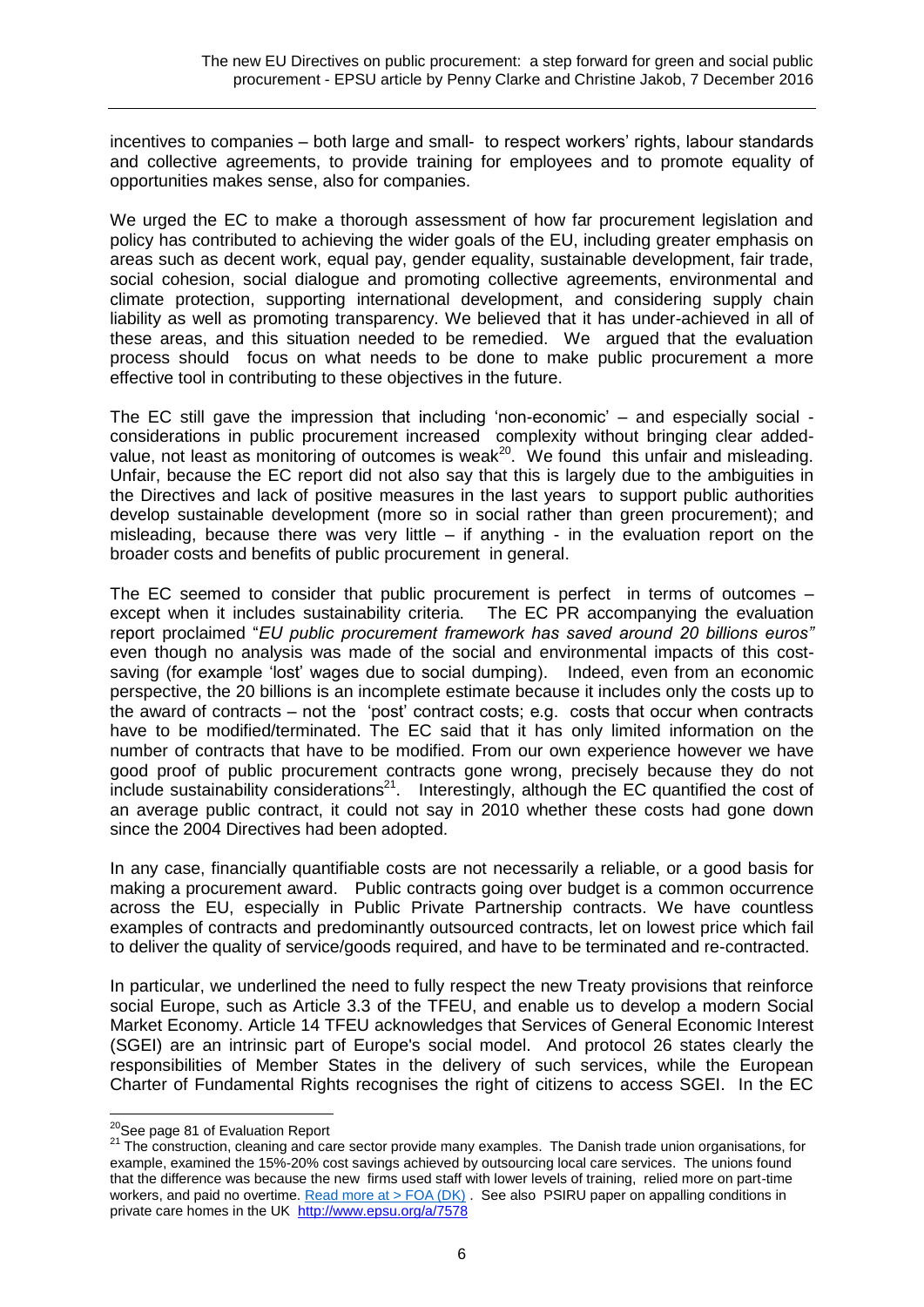Communication on the strategy for the effective implementation of the Charter of Fundamental Rights <sup>22</sup> the Commission recalls that all EU legal acts "*must be in full conformity with the Charter*."

The Lisbon Treaty also contains a "horizontal social clause" (Article 9) that states "*in defining and implementing its policies and activities, the Union shall take into account requirements linked to the promotion of a high level of employment, the guarantee of adequate social protection, the fight against social exclusion, and a high level of education, training and protection of human health*." As mentioned in a paper prepared by the 2010 Belgian Presidency, the horizontal social clause "calls for an intensified focus on the social dimension of EU policies. Taking into account the social effects of all EU policies demands a structural dialogue across and within all EU institutions. It requires all strands of the Council and the Commission to benefit from the expertise inside the social strand."<sup>23</sup>

In the  $NSDPP<sup>24</sup>$  we drew attention to the following areas where public procurement could make a real contribution to improving social conditions:

## *Social Europe – getting it back by procuring socially responsible*

In recent years there has been growing concern that the economic/Internal market freedoms and rights related to the EU are being allowed to carry far more weight than the social rights and freedoms of workers and of EU citizens generally.

Public procurement should promote employment, inclusion, decent work, labour standards; or to support good working conditions, collectively agreed terms and conditions, and to foster respect for trade unions' role in industrial relations. However, the effect of the ECJ cases, Laval, Rueffert and Luxembourg in particular, created uncertainty in areas of public contracting . This conflict must be resolved if we are to preserve any integrity in the term *Social Europe*. Public money should not be used to support companies undermining and undercutting local labour terms and conditions, standards, and job security, and undermining individual or collective labour rights, as has become the threat since these rulings. The rulings also discourage the ratification and application of ILO Convention  $94^{25}$  (Labour Clauses in Public Contracts Convention) which stipulates that all tenders apply no less favourable conditions of employment than are in force at the local level. The EU should support collective agreements in general and not undermine them. Pay clauses have a long history, dating back to the second half of the 19th century (UK Fair Wage Resolution (1891/1909/1946), France: National Decree (1899), USA: National Acts (1931/1936). A positive reference to the ILO's labour clauses (public contracts) Convention 94 would be very helpful as the Convention, "...*requires the insertion of clauses into public contracts to (a) ensure that workers are entitled to wages, hours of work and other labour conditions at least as good as those normally observed for the kind of work in question in the area where the contract is executed, and (b) also ensure that higher local standards, if any, are applied*." The Convention therefore helps to counter arguments that only 'universally' applicable agreements are compatible with the EU's internal market. This is not only important for EU/EEA countries but also other countries, as the EU plays an important role within the ILO. It also brings its 'internal market' logic into trade relations.<sup>26</sup>

 $\overline{a}$  $^{22}$  COM (2010) 573 final

<sup>23</sup> Background paper prepared by the Belgian Presidency 2010

[http://www.socialsecurity.fgov.be/eu/docs/agenda/26-27\\_10\\_10\\_sia\\_en.pdf](http://www.socialsecurity.fgov.be/eu/docs/agenda/26-27_10_10_sia_en.pdf)

 $^{24}$  NSDPP input into evaluation of the 2004 Directives (EN/FR/DE/SV/ES/RU) <https://sites.google.com/site/sdppnetwork/documents>

<sup>25</sup> The Convention is ratified by 59 countries among them several EU Member States : Austria (1951), Denmark (1955), France (1951), Finland (1951), Belgium (1952), Spain (1971), Italy (1952), the Netherlands (1952) and Cyprus (1960)

<sup>26</sup> To support our arguments, EPSU published a study Study on pay and other social clauses in European public procurement, Thorsten Schulten, Kristin Alsos, Pete Burgess, Klaus Pedersen, December 2012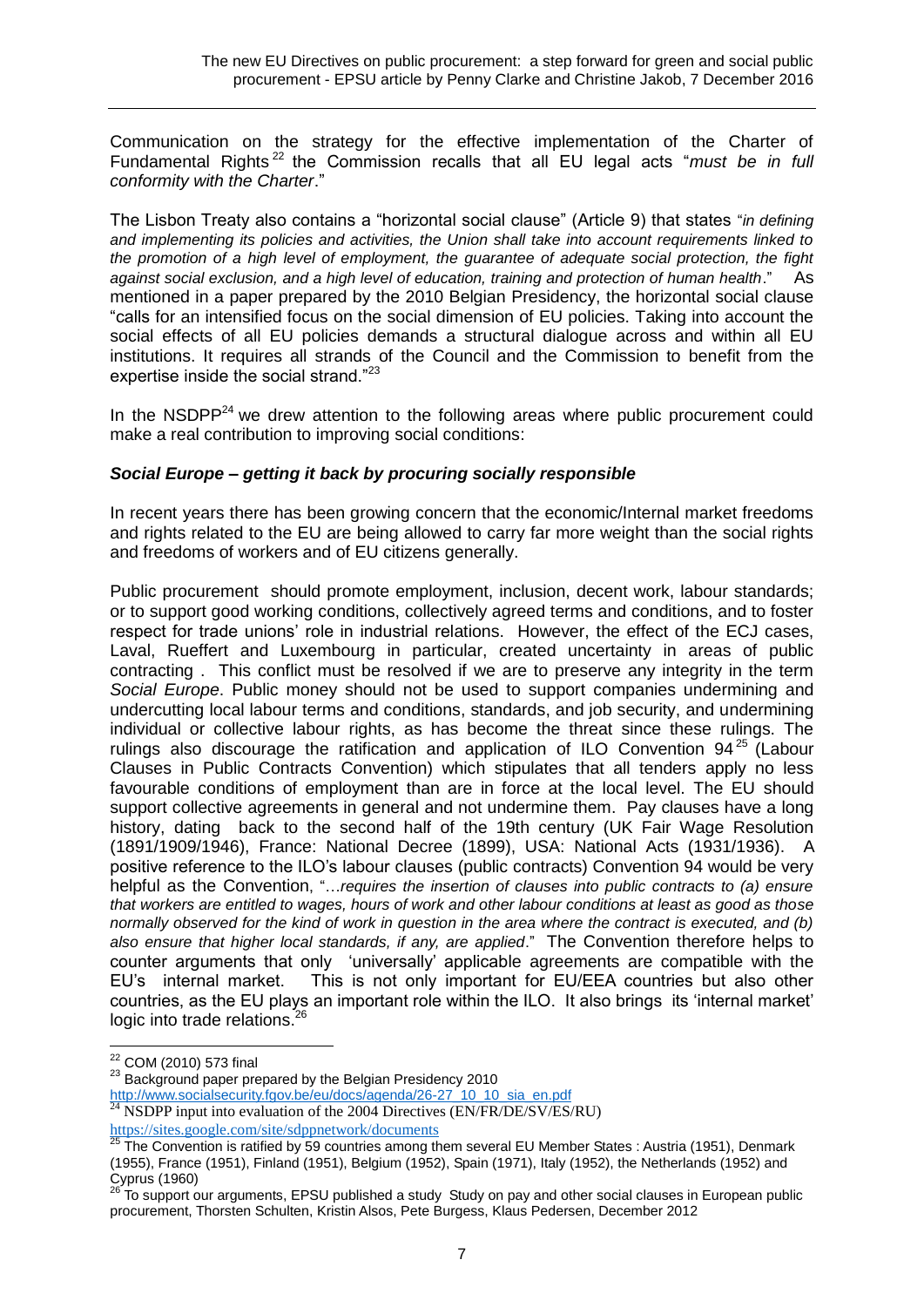### *Social cohesion*

The EU social inclusion programme calls on public authorities to create the 'framework' to integrate vulnerable groups into the labour market. The agreement<sup>27</sup> by the cross-sectoral social partners on *"Inclusive labour markets*" also points to the need for policy incentives to encourage concrete actions. The public procurement legislation needs to be much more flexible to promote employment opportunities for those excluded from the labour market. This is particularly important during the economic crisis, where as unemployment increases, the scope for employment opportunities for vulnerable groups decreases even more dramatically.

### *Sustainable Development*

The Lisbon Treaty includes as objectives the sustainable development of Europe and of the Earth. Although it has been affirmed by the EU that sustainable development entails social and environmental as well as economic considerations, much more progress is needed, in particular on social considerations.

In most cases, whether or not a product or service is sustainable will require consideration of whether it flows from a sustainable production process – a process, that is, which is sustainable socially, environmentally, and economically. The Lisbon Treaty affirms the role of sustainable development at the heart of EU objectives, including through its external relations. <sup>28</sup> That the Integration Principle requires EU policies and activities to integrate s*ustainable development* objectives—and not just environmental objectives, social objectives, and economic objectives standing alone—has significant ramifications. The comprehensive concept of sustainable development interweaving economic, environmental, and social components is a prerequisite of development that is environmentally sustainable over the long term.

### *Environment, Climate and Emissions*

There is a big gap between stated commitment and practice in this area. In trade and procurement procedures for materials/natural resources/energy – much of the focus is on getting goods, products, materials and energy sources cheaply and in abundance. Insufficient care is taken with environmental considerations in the country of source, particularly in developing countries, encouraging instead unsustainable exploitation in production at the lowest cost.

Supplier countries and their inhabitants see relatively little benefit at these bargain basement prices, with wage suppression and dreadful working conditions. Yet they bear unimaginable costs in environmental, social, health and climate damage. Crops are produced using banned pesticides which penetrate vital water supplies and soil, causing ill health and, too often, death. Workers are often not protected in the spraying of these chemicals and suffer illness and disability. Mass deforestation causes devastating landslides, and leads to the

(EN/RU) <http://www.epsu.org/a/9152>

http://www.etuc.org/IMG/pdf\_20100325155413125.pdf

<sup>28</sup> Article 3, paragraph 2 states that the EU shall "establish an internal market" and further states, in the same paragraph, that the EU shall pursue the sustainable development of Europe in terms of all three pillars (economic, environmental, and social). Paragraph 5 of Article 3 goes on to state that, in its relations with the wider world, the EU shall contribute to "the sustainable development of the Earth, solidarity and mutual respect among peoples, free and fair trade, eradication of poverty and the protection of human rights." Also, in Article 11 of the Treaty on the Functioning of the European Union, the Lisbon Treaty maintains the provisions of Article 6 of the Treaty of the European Community (TEC), promoting the implementation of the principle of sustainable development in the definition of all other policies and activities.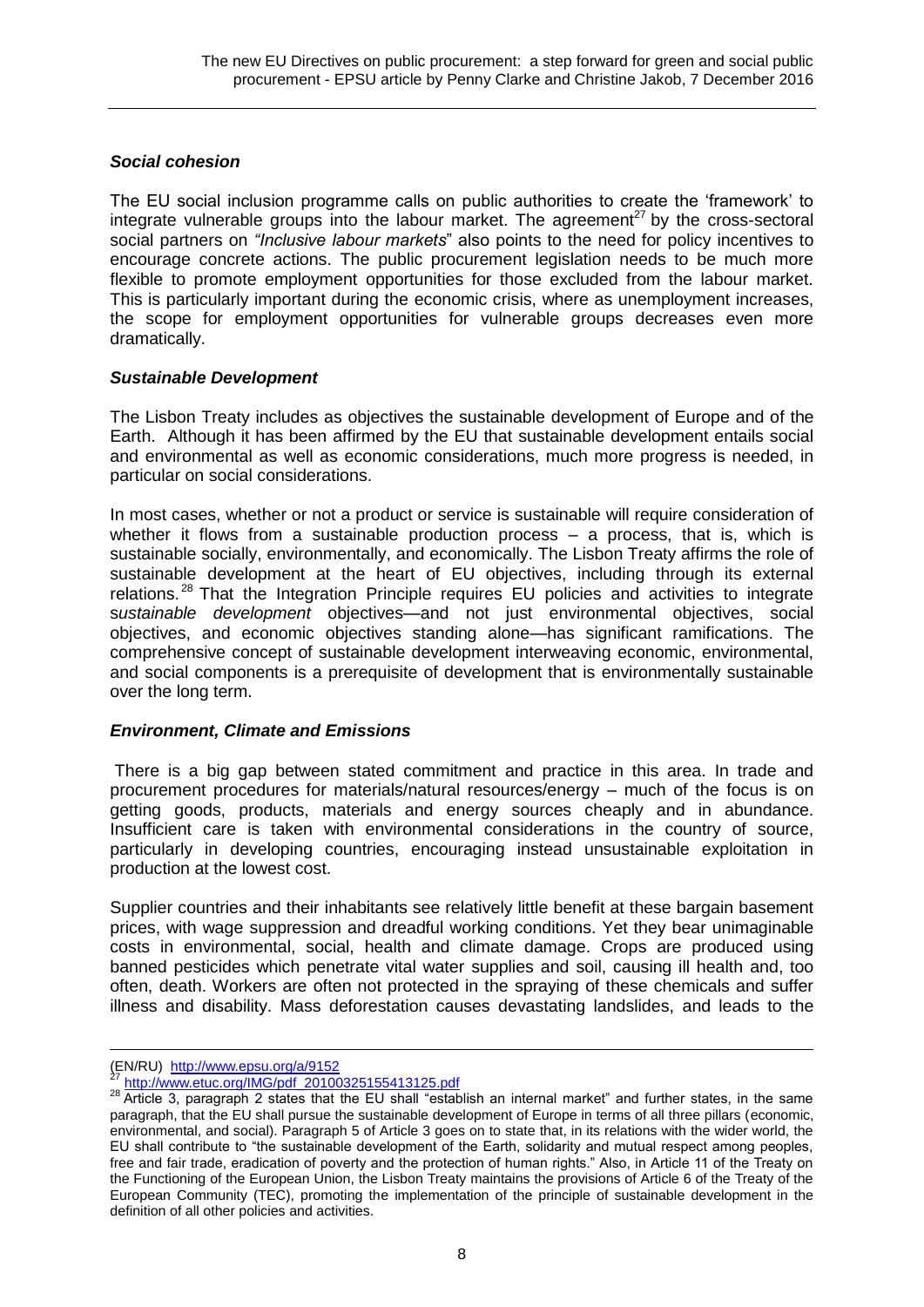extinction of flora and fauna. Procurement and trade policies must build in mandatory requirements to prevent such destructive practices.

### *Development and the External Dimension to EU*

The Lisbon Treaty includes poverty reduction and free and fair trade as EU objectives, yet EU legislation and European Commission guidance documents do not make it easy for contracting authorities to give preference to Fair Trade products in public procurement. Internal and external EU policies should be coherent, not undermine each other, as recognised by the "EU Coherence for Development" Policy<sup>29</sup>.

The EC in November  $2010^{30}$  its new trade agenda, including proposals on the external aspects of public procurement policies, covering bilateral trade agreements with third countries. While recognising the importance of foreign public procurement markets for the competitiveness of European industries, the EC should not narrow or restrict policy scope, but rather encourage the EU trading partners to promote sustainable development across all its dimensions in their public procurement policies and develop measures to prevent undermining labour standards and workers' rights and conditions, and exploitation of the environment.

#### *"Best value" - not lowest price*

The economic and financial crisis budget pressures are pushing even more authorities to award to lowest price rather than assessing wider benefits across the life of the contract and the long term benefits of adopting a more socially responsible procurement policy. Public authorities also need to assess the costs of not taking into account wider social considerations. Going for lowest price can jeopardise the quality of jobs and services. Danish trade union organisations, for example, recently examined the 15%-20% cost savings achieved by outsourcing local care services. The unions found that the difference was because the new firms used staff with lower levels of training, relied more on part-time workers, and paid no overtime.<sup>31</sup> In other words, cost cutting at the expense of workers and reducing the quality of the service provided – clearly a false economy.

### *Decent work*

 $\overline{a}$ 

The EU has a policy<sup>32</sup> on decent work yet in EU trade policy and public procurement there is too little focus on decent wages and conditions, labour standards and health and safety. If workers in developing countries are exploited and in poverty they will not generate any spending power/demand and there will be no basis on which to build social and economic development in their countries. All employment should be fairly remunerated.<sup>33</sup>  **S**upply chain liabilities must be strengthened and responsibilities of sub-contractors tightened, monitored and enforced with penalties.

Procurement also needs to take into account the specific characteristics of particular services, such as social, care and welfare services, which demand a specific organisation

<sup>&</sup>lt;sup>29</sup>http://europa.eu/legislation\_summaries/development/general\_development\_framework/r12534\_en.htm 30 http://ec.europa.eu/trade/trade-growth-and-jobs/<br>31 http://ec.europa.eu/trade/trade-growth-and-jobs/

<sup>&</sup>lt;sup>31</sup> [see for more details FOA \(DK\)](http://my.epsu.org/sites/all/modules/civi.30/extern/url.php?u=3594&qid=75713)

<sup>32</sup> http://ec.europa.eu/social/main.jsp?catId=323&langId=en

<sup>&</sup>lt;sup>33</sup> The Commission's Opinion on equitable wages stated that all employment shall be fairly remunerated. Together with the 10 'dimensions' of job quality, and the ILO's "decent work" concept (which add social protection) these provide a common framework for improving the quality of employment.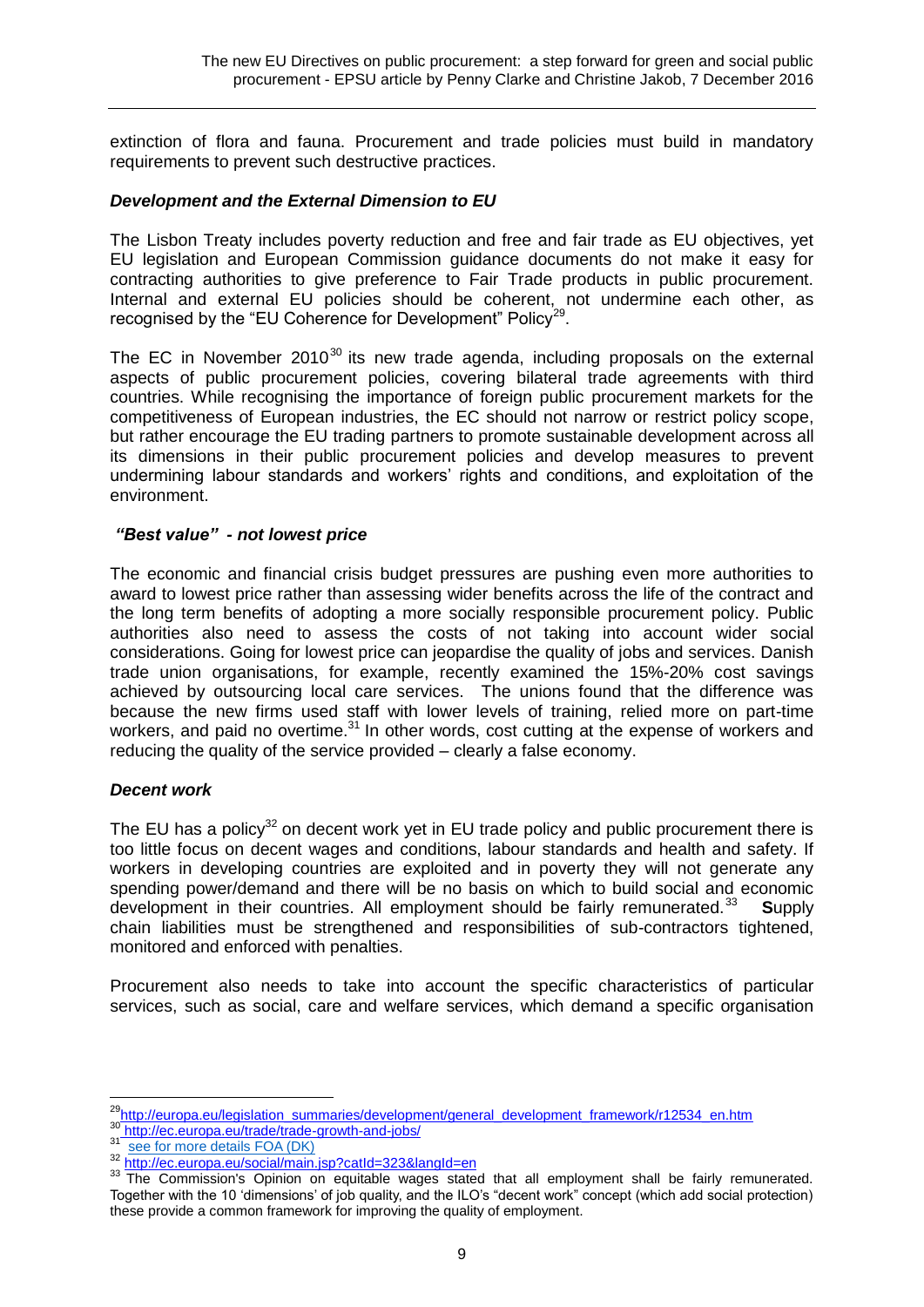and regulatory arrangements, and properly trained and skilled personnel in adequate numbers to provide a quality and effective service.<sup>34</sup>

#### *Social Dialogue*

At EU level there are cross-sectoral and sectoral social dialogue committees. However, consultation with these structures and promotion of their involvement and role in procurement policy is not evident at all.

At national level trade unions should be able to give input from the earliest stage of the procurement process, i.e. long before any consideration is given to whether to outsource the contract. Trade unions and social partners can play a vital role in guarding against abnormally low tenders involving undercutting and social dumping, in promoting equitable wages, decent work and good conditions, equality, health and safety and product and service quality and accessibility

#### *Gender equality*

The EC in its Communication<sup>35</sup> "Tackling the pay gap between women and men" called on "*national authorities to make every effort to reduce the pay gap for their own staff and encourage their service providers to adopt equal pay policies in the performance of public contracts"*. The EC should develop mandatory provisions to improve equality through public procurement. Some Member States do have legal provisions in this area, but there is a need for more consistency across Member States in this area, and for more mandatory requirements to be set at EU level.

Public procurement could be a major tool in addressing the gender pay gap. The European Commission has repeatedly acknowledged that the persistent failure to achieve this long established principle is unacceptable. Procurement provides a vehicle for the EU and Member States to kick start this objective through leading by example with a combination of effective incentives and sanctions - they must now commit to using it in this area.

### *Transparency*

Transparency regarding how and where public money is spent needs to be increased. Transparency is also important as a social objective on a number of levels relating to how contracts are carried out and by whom. Such information should be in the public domain, including quality and accessibility criteria, employment and conditions criteria. Public authorities should be obliged to monitor service delivery and employment standards as a matter of course.

Public contract should not be kept secret on the grounds of "commercial sensitivity", where there are clear public interest issues at stake in so many of these decisions.

Transparency sometimes appears to be used as an excuse for avoiding the use of qualitative procurement criteria. Proponents of such a view argue that qualitative criteria are more difficult to apply in a consistent and objective fashion, and therefore cannot be applied

 $\overline{a}$  $34$  Evidence from the field of labour market placement and professional training services in Germany, for example, shows that public authorities awarding on the basis of low bids offered to win public tenders, entailed a general downwards spiral where considerably lower wages were paid, the number of precarious and fixed-term contracts strongly increased, and wage schedules (for new contracts or personnel entering the labour market) were downgraded. In 2013 we organised for example with the Belgian trade unions and several federations a 'day of action' on 28 May (see [http://www.epsu.org/a/9539\)](http://www.epsu.org/a/9539) in support of our social demands. <sup>35</sup> [http://eur-](http://eur-/)

lex.europa.eu/Notice.do?mode=dbl&lng1=en,fr&lang=&lng2=bg,cs,da,de,el,en,es,et,fi,fr,hu,it,lt,lv,mt,nl,pl,pt,ro,sk,s l,sv,&val=483833:cs&page=&hwords=null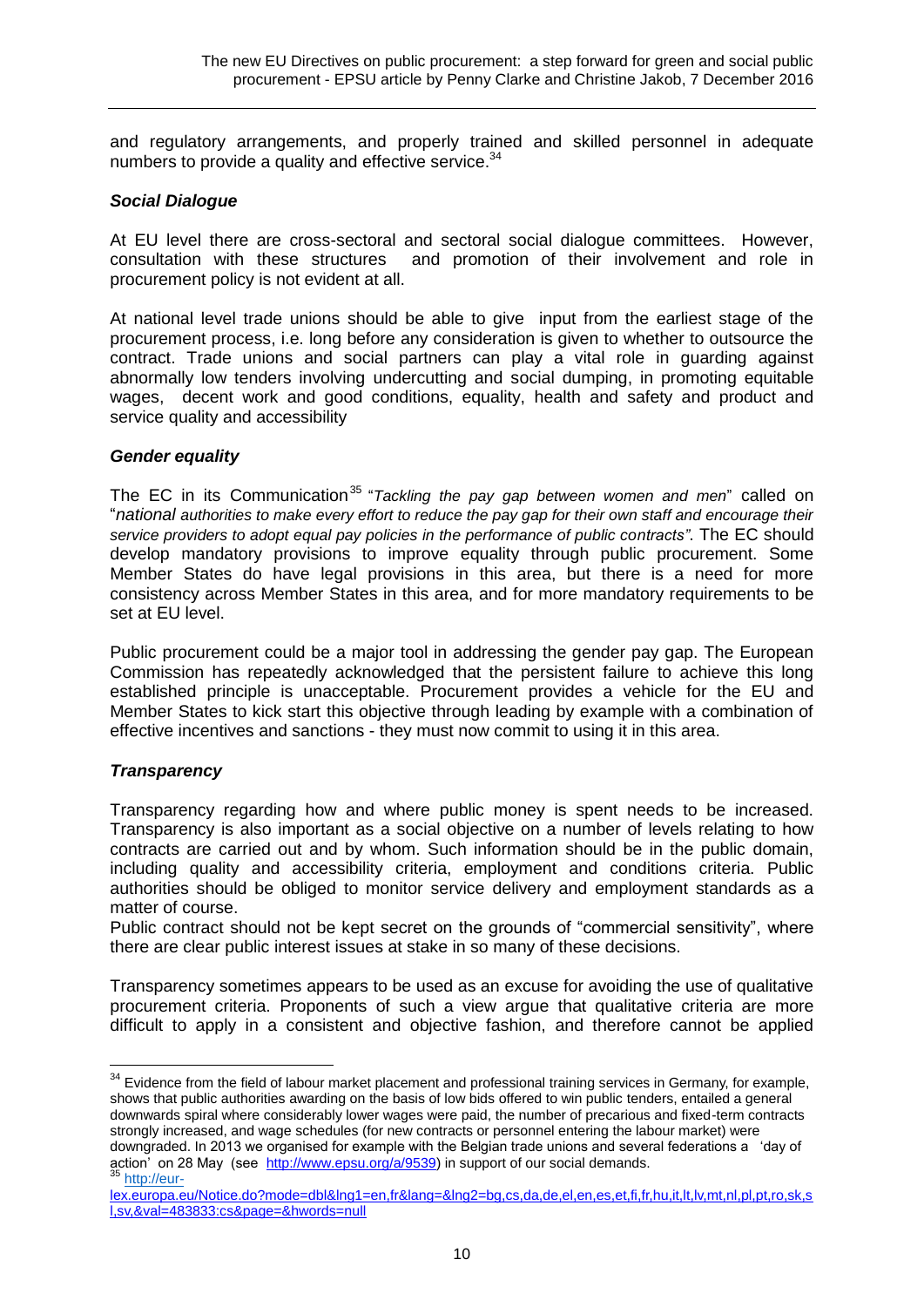transparently. The European Court of Justice clarified, however, that the requirement of transparency does not mean the contracting authority must adopt criteria which are "quantitative or related solely to prices."<sup>36</sup> Instead, it has observed that "even where criteria which are not expressed in quantitative terms are included in tender specifications, they may be applied objectively and uniformly in order to compare the tenders and are clearly relevant for identifying the most advantageous tender."<sup>37</sup> Moreover, the Court has repeatedly asserted that the way to ensure that qualitative procurement criteria are applied objectively and uniformly is to make tender selection processes and the criteria used to asses tenders including the relative weight accorded to various criteria—clearer, more transparent, and more easily subject to review.<sup>38</sup>

# **4) Assessment of the new Directives (2014)**

The new public procurement Directives adopted by the European Parliament and Council in July 2014 go some way towards improving the framework for sustainable public procurement and in particular some of the unhelpful ambiguities about social criteria have been tackled.

Key elements of the public procurement Directives include:

- The right for public authorities to provide services directly is confirmed and concepts of 'in-house' and 'public-public cooperation' clarified
- All parties and operators of public procurement contracts are obliged to meet national employment and labour laws and collective agreements (see  $ETUC$  guidance<sup>39</sup> on this aspect).
- MEAT (Most Economically Advantageous Tender) is the main basis for contract criteria and no longer cost or price.
- Life-cycle concept is included (but not clear if it can cover social elements)
- It will be easier for contracting authorities to include social and environmental factors throughout the procurement process, i.e. can now include in award criteria (in line with positive ECJ rulings)
- There is more transparency in supply-chain including obligation to provide details of sub-contractors, which should make it easier to ensure compliance<sup>40</sup>
- Stronger possibilities to exclude suppliers with poor track record
- Substantial modifications of contracts will have to be retendered

On the other hand:

- There is no real improvement on transparency for citizens, 'commercial confidentiality' and lack of freedom of information requirements on private companies remain an obstacle to getting 'best value'
- There is no reference to ILO labour clauses (public contracts) Convention 94 and so certain collective agreements / social clauses will still be contested.
- Social criteria not mentioned in the section on technical specifications (i.e., minimum requirements for all tenderers)

 $39$  Key points for the transposition of the new EU framework on public procurement

<http://www.etuc.org/issue/public-procurement>

 $\overline{a}$ <sup>36</sup> Case No. T-59/05 *Evropaiki Dinamiki – Proigmena Sistimata Tilepikinonion Pliroforikis AE v European*  **Commission [2008] All ER (d) (Sep), at paragraphs 58-59.**<br><sup>37</sup> Ibid. of *A* 7.008] All ER (d) (Sep), at paragraphs 58-59.

*Ibid.* at 47-48, 58-59.

<sup>38</sup> *See* Case No. C-479/99 *Universale-Bau and others v. EBS* [2002] ECR I-11617 (and cases cited therein); *see also* Case No. C-331/04 *ATI EAC Srl e Viaggi di Maio Snc and Others v ACTV Venezia SpA and Others* [2005] ECR I-10109; Case No. C-532/06 *Lianakis* case *v Municipality of Alexandroupolis* [2008] ECR I-251.

 $^{40}$  See e.g., EIRO article on Cyprus where only two of the 26 public works inspected in 2011 were found to be in compliance with labour legislation. Violations concerned both contractors and subcontractors. <http://www.eurofound.europa.eu/areas/labourmarket/tackling/cases/cy016.htm>